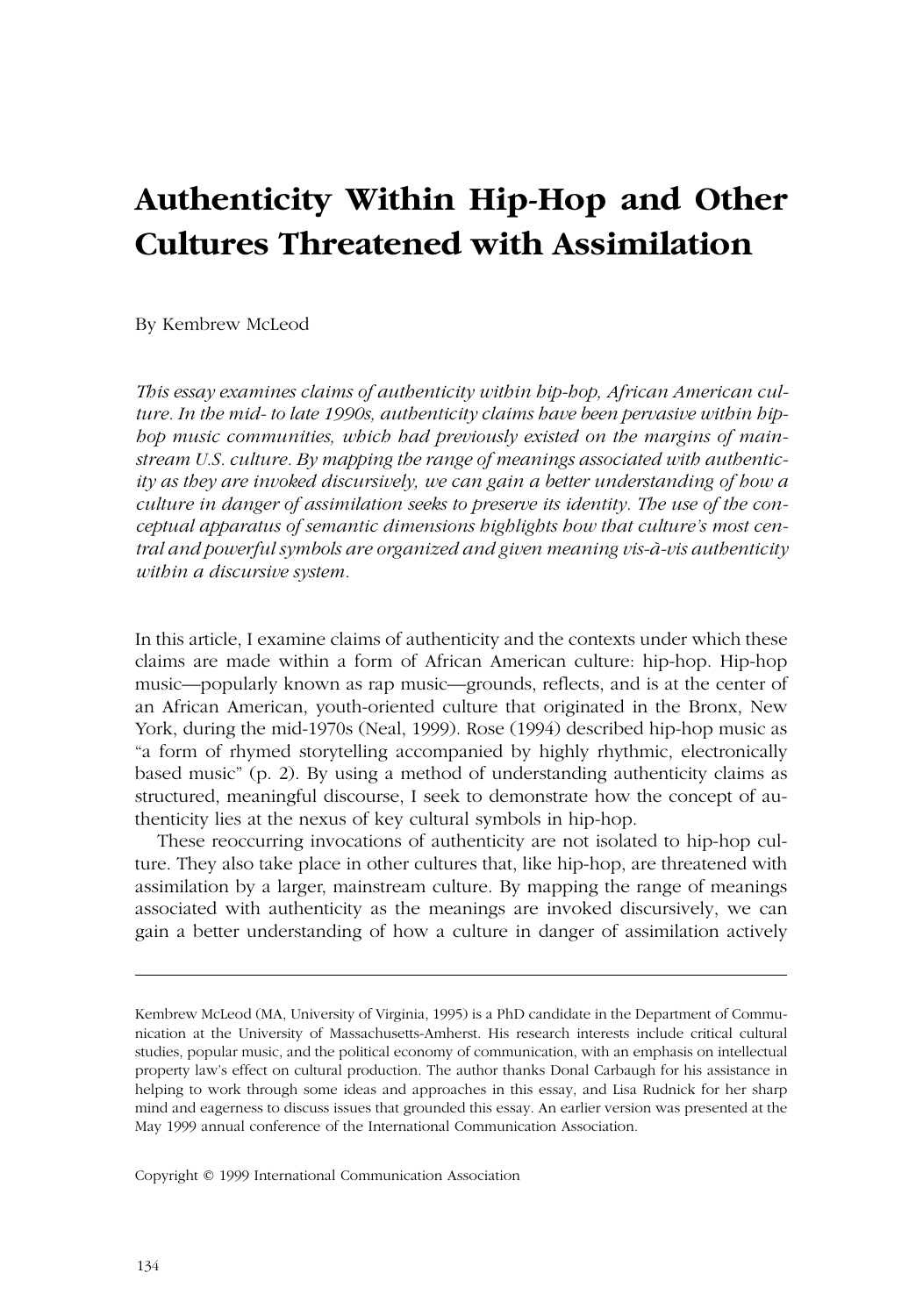attempts to preserve its identity. Further, using the conceptual apparatus of semantic dimensions used by Seitel (1974), Katriel and Philipsen (1981), and Carbaugh (1989, 1996), I highlight how that culture's most central and powerful symbols are organized and given meaning vis-à-vis authenticity within a discursive system. Whereas I employ semantic dimensions to understand the significance of authenticity discourse in hip-hop culture, Seitel (1974) employed semantic dimensions to understand the use of metaphors in Haya culture. Seitel stated, "Studying metaphors can uncover basic underlying principles that people use to conceive of and evaluate their own speech interactions" (p. 66). Although the specific symbols referenced in authenticity discourse cannot be generalized beyond hip-hop culture, the interpretive framework I use can be applied to other cultures in danger of assimilation in order to understand how authenticity is at the intersection of powerful cultural symbols, and how those symbols are invoked to maintain pure identity.

Although Lull (1985, 1987), Garofalo (1997), Thornton (1996), Duncombe (1997), and others examined the assimilation and commodification of subcultural expression, they did not engage in a systematic examination of how a politics of authenticity functions to maintain a culture's identity. In his study of authenticity discourse in country music, Peterson (1997) paraphrased the observations of Maurice Halbwachs by stating that "authenticity is not inherent in the object or event that is designated authentic but is a socially agreed-upon construct" (p. 5). This "socially agreed-upon construct" is a sign, a discursive formation with multiple meanings. It is at the center of not just hip-hop, but many cultures and subcultures threatened with assimilation, such as insurgent forms of rock music, "rave" communities, underground gay discos, jazz scenes, country music, zine-making communities, and African-American culture, generally (Duncombe, 1997; Ennis, 1992; Frith, 1981; Garofalo, 1997; hooks, 1992; Lubiano, 1996; Lull, 1987; Neal, 1999; Peterson, 1997; Thornton, 1996). For instance, Lull (1987) argued that authenticity was valued in punk rock communities because of the "commodification of the punk ethic" (p. 227). I will return to a broader discussion of the ways in which authenticity is signified in cultures threatened with assimilation in the final section.

# **A Brief History of Hip-Hop Music's Commercial Ascendancy**

As a culture that is distinct from the larger African-American culture from which it emerged, hip-hop contains the key elements of Carbaugh's (1988) definition of a culture; there are "patterns of symbolic action and meaning" that are deeply felt, commonly intelligible, and widely accessible to members of the hip-hop community (p. 38). Hip-hop culture, broadly speaking, incorporates four prominent elements: breaking (i.e., break dancing); tagging or bombing (i.e., marking the walls of buildings and subways with graffiti); DJ-ing (i.e., collaging the best fragments of records by using two turntables); and MC-ing (i.e., rapping; Hager, 1984). In the late 1990s, hip-hop music is extremely popular. Despite the fact that hip-hop musical, clothing, and linguistic styles vary from one locale to another, one con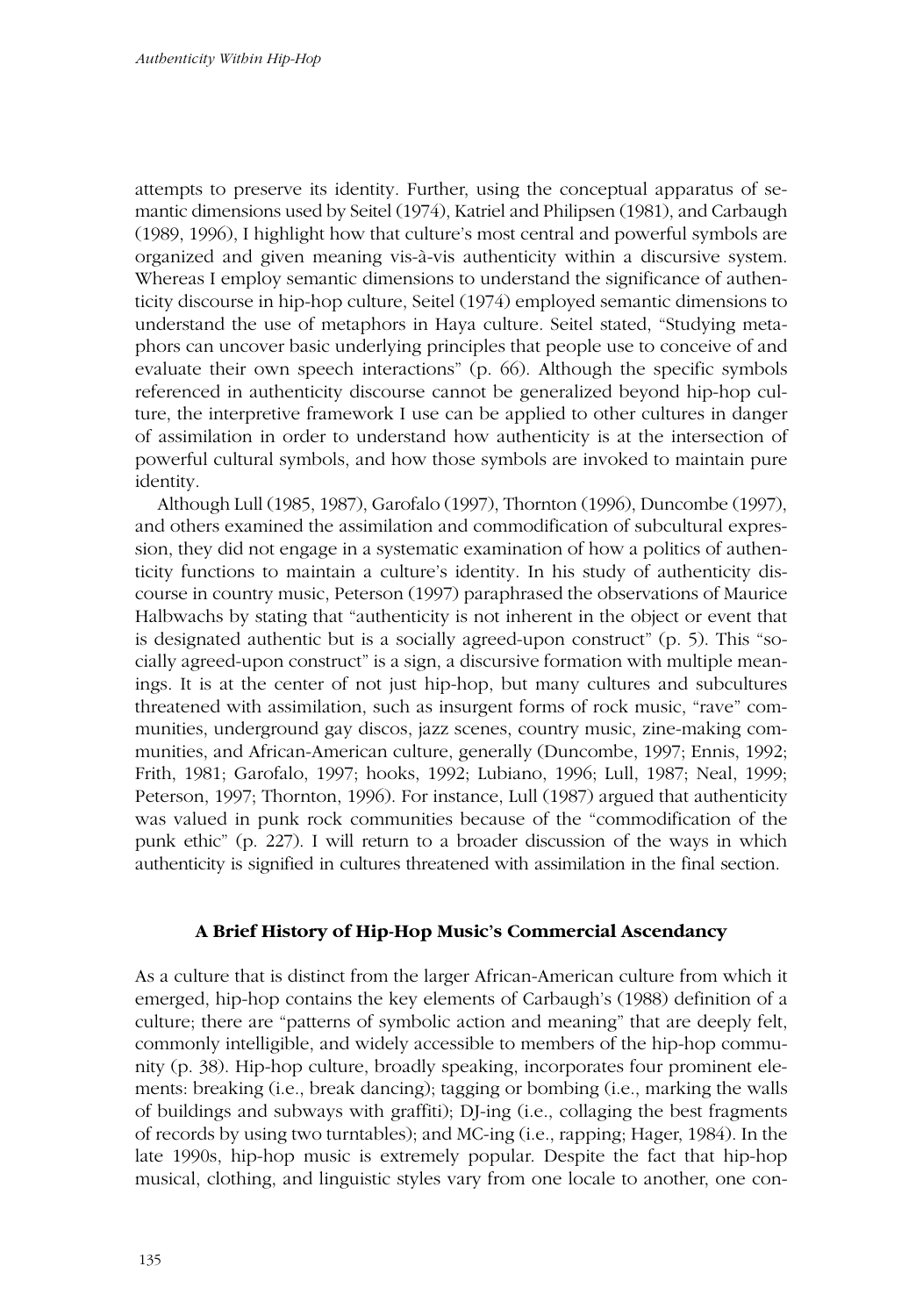cept that is commonly invoked is authenticity. In fact, authenticity has been invoked by hip-hop fans and artists throughout the 1990s, spoken in terms of being "true," "real," or "keepin' it real."

After a decade of existing on the margins of mainstream popular culture, hiphop music began to sell more than before. In 1988, the annual record sales of hiphop music reached \$100 million. This accounted for 2% of the music industry's sales. The next year, *Billboard* added rap charts to its magazine, and music video outlet MTV debuted *Yo! MTV Raps,* which quickly became the network's highest rated show (Samuels, 1995; Silverman, 1989). By 1992, rap generated \$400 million annually, roughly 5% of the music industry's annual income (Vaughn, 1992). These estimates climbed to \$700 million in annual revenues for rap in 1993 (Rose, 1994). Within only a few years, hip-hop music was transformed from a being an aspect of a small subculture identified with young, city-dwelling African Americans to a genre that had been absorbed into mainstream U.S. popular culture. Everything from soft-drink commercials to "White" pop music appropriated hip-hop music's musical and visual style.

By 1999, exactly 20 years after the first hip-hop record was released, hip-hop music and the culture from which it emerged were firmly entrenched within mainstream U.S. culture. In the course of one month in 1999, *Time* magazine devoted its cover story to hip-hop, Fugees member Lauryn Hill took home the first Albumof-the-Year Grammy awarded to a hip-hop artist, and MTV (which, a dozen years before, had been reluctant to air hip-hop music videos) devoted 7 days of its programming to the music during its much-hyped "Hip-Hop Week" (Farley, 1999). In 1998, hip-hop music sales continued to outpace music industry gains in general (a 31% increase over the previous year, compared to the music industry's 9% increase), and hip-hop outsold the previous top-selling format, country music (Farley, 1999).

During hip-hop music's dramatic ascendancy in the 1990s, hip-hop artists and fans found themselves in a contradictory situation that other subcultural groups confronted with widespread acceptance previously faced: being "inside" a mainstream culture they had, in part, defined themselves as being against. By selling millions of albums to White teens and appearing on MTV, hip-hop artists (and their fans) have had to struggle to maintain a "pure" identity. They preserved this identity by invoking the concept of authenticity in attempting to draw clearly demarcated boundaries around their culture.

With this in mind, I aim to answer the following questions in my analysis of hip-hop. First, what do authenticity claims mean to people within the hip-hop community, and how does the invocation of authenticity function? Second, does the invocation of authenticity make appeals to solidarity across racial, gender, class, or cultural identity formations? Third, what are the contexts in which authenticity is invoked? Fourth, how and why are authenticity claims—specifically, the term, "keepin' it real"—contested by some members of the hip-hop community? Finally, how do the community members that use these terms resolve the apparent contradiction between being both outside mainstream U.S. culture and very much inside it as well?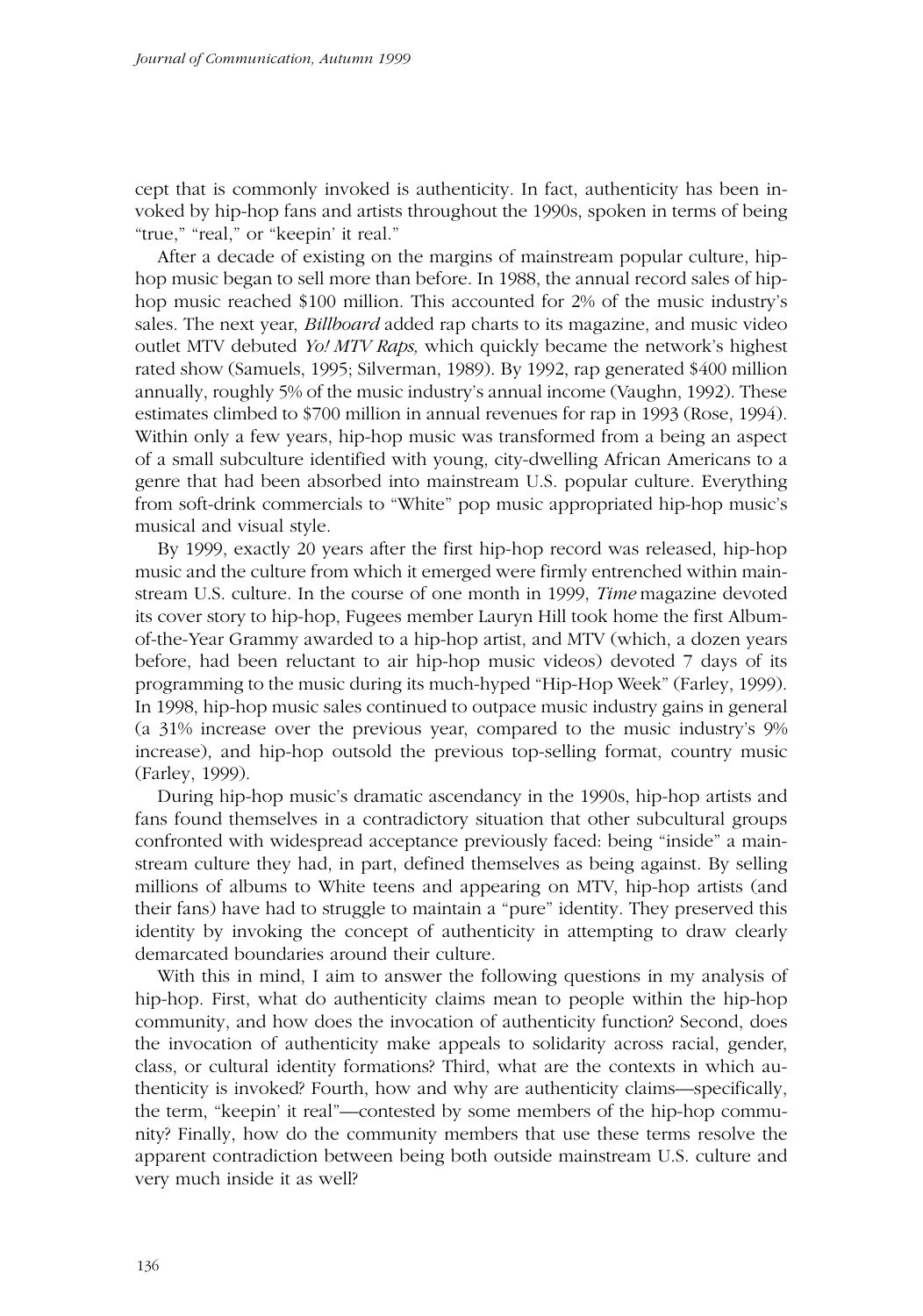# **Method**

As a listener of hip-hop music for many years, a reader of hip-hop magazines, and, later, a music journalist who primarily writes about hip-hop, I noticed that claims of authenticity had become a significant part of the vernacular of hip-hop artists and fans. After hearing "keepin' it real" (or some variation of that phrase) hundreds or thousands of times in the past decade, I began to question why it was used so often.

Because authenticity exists as a discursive construction, a linguistic-oriented method was an appropriate way to analyze how it is used in communities threatened with assimilation. Starting from the concept of authenticity, I employed the conceptual apparatus of semantic dimensions used by Seitel (1974), Katriel and Philipsen (1981), and Carbaugh (1989, 1996). This allowed me to deduce meaning from the data I collected. I drew heavily from the method of analysis and phrasing used by the above-mentioned authors.

Seitel (1974) defined a semantic dimension as "a two-valued set that is used to conceive of and evaluate aspects of language use" (p. 51). He stated that it is described and analyzed through indigenous literal statements. Unlike quantitative research, this qualitative study did not bring an a priori coding scheme to the analysis of data. Rather, like Seitel (1974), Katriel and Philipsen (1981), and Carbaugh (1989, 1996), I derived an indigenous coding scheme from the data. The unit of analysis was not the hip-hop community, broadly, but was any discursive context in which the following two symbols co-occurred: "authenticity" and "hip-hop." Therefore, my data for this study were potentially any place where a discourse of authenticity and hip-hop co-occurred. However, to be systematic, I limited what I examined to discourse primarily intended to be received within the hip-hop community. This included, for the purpose of this study, hip-hop magazines (a 6 month period), Internet discussion groups that focus on hip-hop (a 3-month period), hip-hop song lyrics (a 6-year period), and press releases sent to hip-hop music critics (a 6-month period). Significantly, my corpus of authenticity discourse in hip-hop included more than 800 authenticity claims.

The above-mentioned data were analyzed in the following way. First, I set the criteria for what constituted a symbol of authenticity discourse as being any appearance of the terms "true," "real" (and any derivation of that word, such as "realness"), and "authentic" (or any derivation of that word, such as "authenticity"). The semantic dimensions of authenticity discourse were inductively derived from the data by questioning what the listener needed to know in order to process the term "keepin' it real," or other such invocations of authenticity. This was done by looking at key cultural symbols of authenticity. For instance, when Meen Green stated, "I try to keep it real for the street," he was associating authenticity with "the street," or the urban neighborhoods from which he and many hip-hop artists came (Meen Green, personal communication, November 13, 1997). This constituted a type of distinctive features analysis that Seitel (1974), Katriel and Philipsen (1981), and Carbaugh (1989) employed. After carefully scrutinizing themes that were most prominent in my data, and noting the number of times these themes appeared, I formulated six tentative dimensions (although I was careful to recog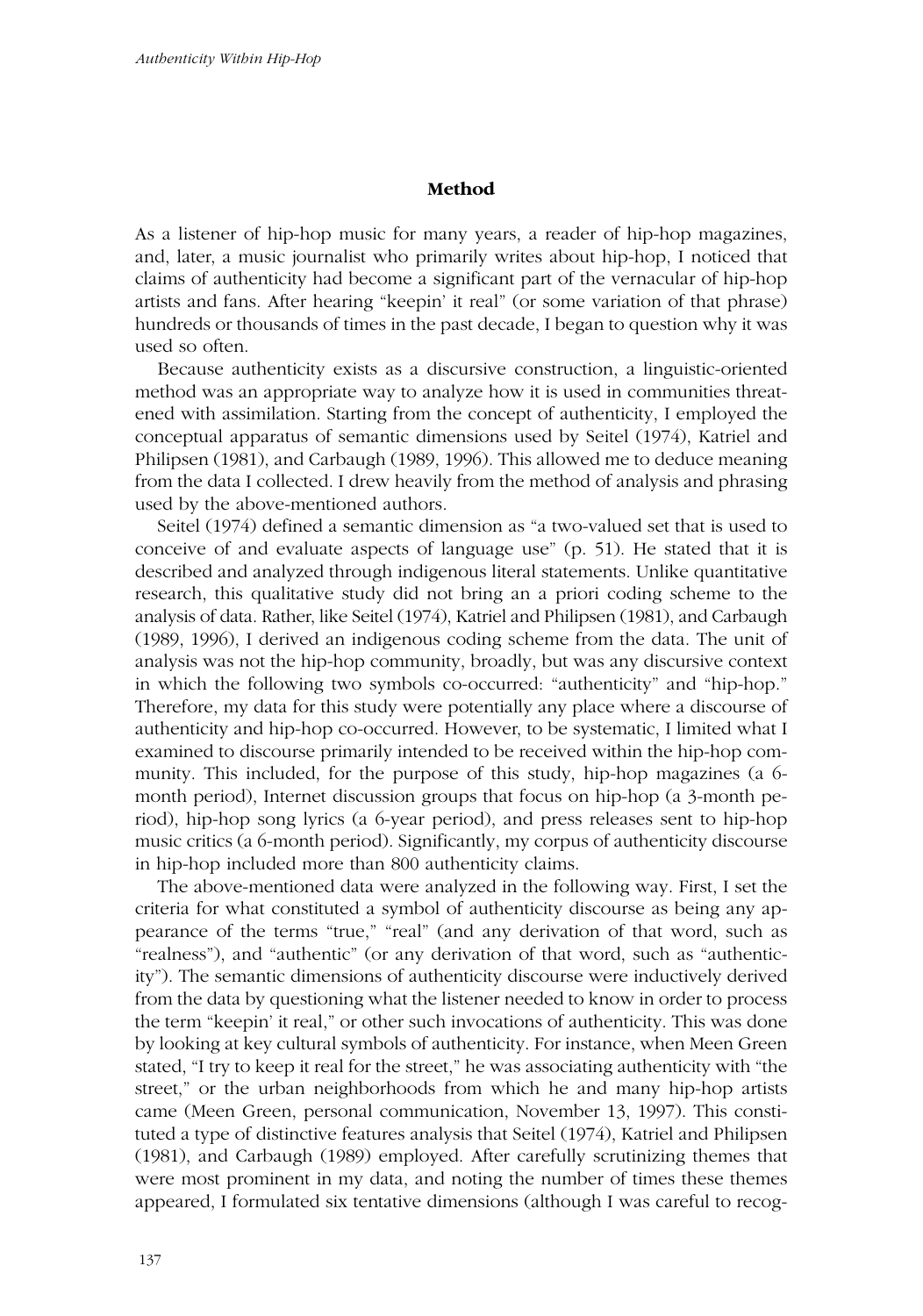nize that frequency does not necessarily constitute saliency). I returned to my data several times to check the validity and to obtain speakers' terminology for those dimensions.

Next, to confirm the validity of the semantic dimensions I selected, I conducted 23 individual, tape-recorded, phone interviews with a wide range of hip-hop artists, from multimillion selling artists to underground, cult artists (MC Eiht, Meen Green, DJ Muggs of Cypress Hill, DJ Spooky, Frankie Cutlass, Cee-lo and Big Gipp of Goodie Mob, Killah Priest, Cappadonna and Method Man of Wu-Tang Clan, Rass Kass, Hell Razah of Sunz of Man, Voodoo, Wyclef and Pras of the Fugees, MC Lyte, Kool Keith, Lou Nutt and Flaggs of Land of Da Lost, Guru and DJ Premier of Gang Starr, and Mixmaster Mike and Q-bert of the Beastie Boys and Invisibl Skratch Piklz). I asked five open-ended questions that were followed up with more specific queries that probed the answers given to those questions: What does the phrase "keepin' it real" mean to you? Who, in hip-hop, isn't keepin' it real? What makes someone real in hip-hop? What makes someone fake in hip-hop? How do you feel about the way the phrase "keepin' it real" is used in hip-hop?

The following list specifies the volume of collected data where symbols of authenticity and hip-hop co-occurred at least once: 45 hip-hop magazine articles, totaling 93 pages (from *Rap Pages, Rap Sheet,* and *The Source*<sup>1</sup> ); 11 letters to the editor printed in two hip-hop magazines; 187 individual postings to Internet discussion groups that focus on hip-hop (heretofore called "hip-hop newsgroups"), which ranged from 20 words to 500 (averaging around 100 words); 23 interviews that, when transcribed, totaled 47 pages of single-spaced text; 2 interviews with hip-hop fans that, transcribed, totaled 5 typed, single-spaced pages of text; an interview with Dave Paul, president of a hip-hop record company, which totals 3 typed, single-spaced pages; 2 interviews with 2 hip-hop record company executives, totaling 5 pages collectively; 1 interview with Haze, a hip-hop clothing designer and graffiti artist, totaling 2 single-spaced pages; 241 hip-hop songs; and 33 hip-hop record company press releases that announced the release of 33 different hip-hop albums.

# **Authenticity Claims Within Hip-Hop Discourse**

Invocations of authenticity are performed often, resonate deeply, and are widely shared by members of the hip-hop community. By understanding the discourse that centers around authenticity within distinct, but interrelated, semantic dimensions, we can see how the key symbols of a culture threatened with assimilation are drawn upon and organized to maintain that culture's identity. Authenticity is invoked around a range of topics that include hip-hop music, racial identification, the music industry, social location, individualism, and gender and sexual roles. Profanity and slang are used in discourse often to emphasize the claims about authenticity that the speaker or writer is trying to support.

<sup>&</sup>lt;sup>1</sup> *The Source* claims in its masthead that it is "Dedicated to True Hip-Hop."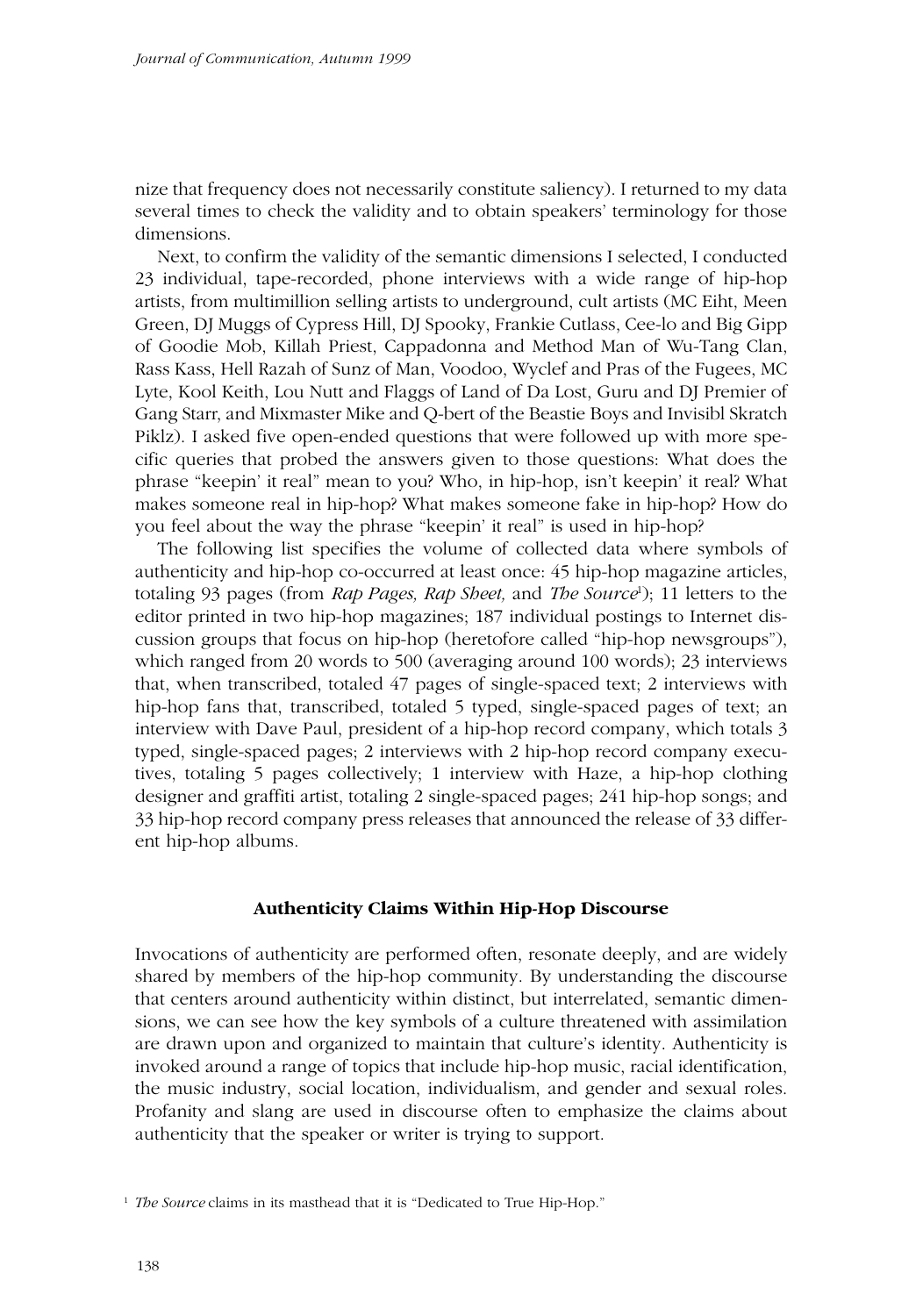| Semantic Dimensions  | Real                     | Fake                  |
|----------------------|--------------------------|-----------------------|
| Social-psychological | staying true to yourself | following mass trends |
| Racial               | <b>Black</b>             | White                 |
| Political-economic   | the underground          | commercial            |
| Gender-sexual        | hard                     | soft                  |
| Social locational    | the street               | the suburbs           |
| Cultural             | the old school           | the mainstream        |

#### Table 1. Support Claims of Authenticity

When I interviewed DJ Muggs, a member of the multiplatinum group Cypress Hill, he dismissed the use of the phrase "keepin' it real" in what to me seemed an irritated manner, claiming it was a trendy, "flavor of the month" term. Nevertheless, Muggs acknowledged that the term was widely used within hip-hop, sighing, "Trust me, I did about 200 interviews last year and in every one was that question, 'What's keepin' it real to you?'" (DJ Muggs, personal communication, October 31, 1997).<sup>2</sup> In a similar illustration of the ubiquity of the term, hip-hop journalist Angela N. (1997) stated in a hip-hop newsgroup posting, "You haven't lived until you've edited a 2-hour interview and heard 'keepin it real' after every other sentence, tried to cut most of them out of the finished product, then have your boss ask you 'could you do \*something\* about all of these 'keeping it real's?" The fact that claims of authenticity are such a pervasive part of hip-hop discourse is an explicit indication that something is going on. That something can be rendered intelligible by examining the data I collected using the conceptual apparatus of semantic dimensions.

Keepin' it real and various other claims of authenticity do not appear to have a fixed or rigid meaning throughout the hip-hop community. Keepin' it real is a floating signifier in that its meaning changes depending on the context in which it is invoked. I demonstrate here how the identities of hip-hop community members are constituted vis-à-vis authenticity, in both a conscious and unconscious manner. The conceptual framework of semantic dimensions allows me to interpret the range of meanings that are associated with claims of authenticity, meanings that are deeply bound up with this culture's key symbols of identity.

Table 1 outlines six major semantic dimensions of meaning inductively derived from the data that may be active when hip-hop community members (i.e., hiphop fans, artists, and critics) invoke authenticity. Although each dimension of meaning deploys different and distinct cultural terms, these semantic dimensions are deeply interrelated and can provide a way of comprehending authenticity

<sup>&</sup>lt;sup>2</sup> It is significant that Muggs had such a negative reaction when I asked him about "keepin' it real." The contestations over claims of authenticity among hip-hop community members such as Muggs are something I will return to later in this essay because these struggles over authenticity reveal what is at stake within hip-hop culture.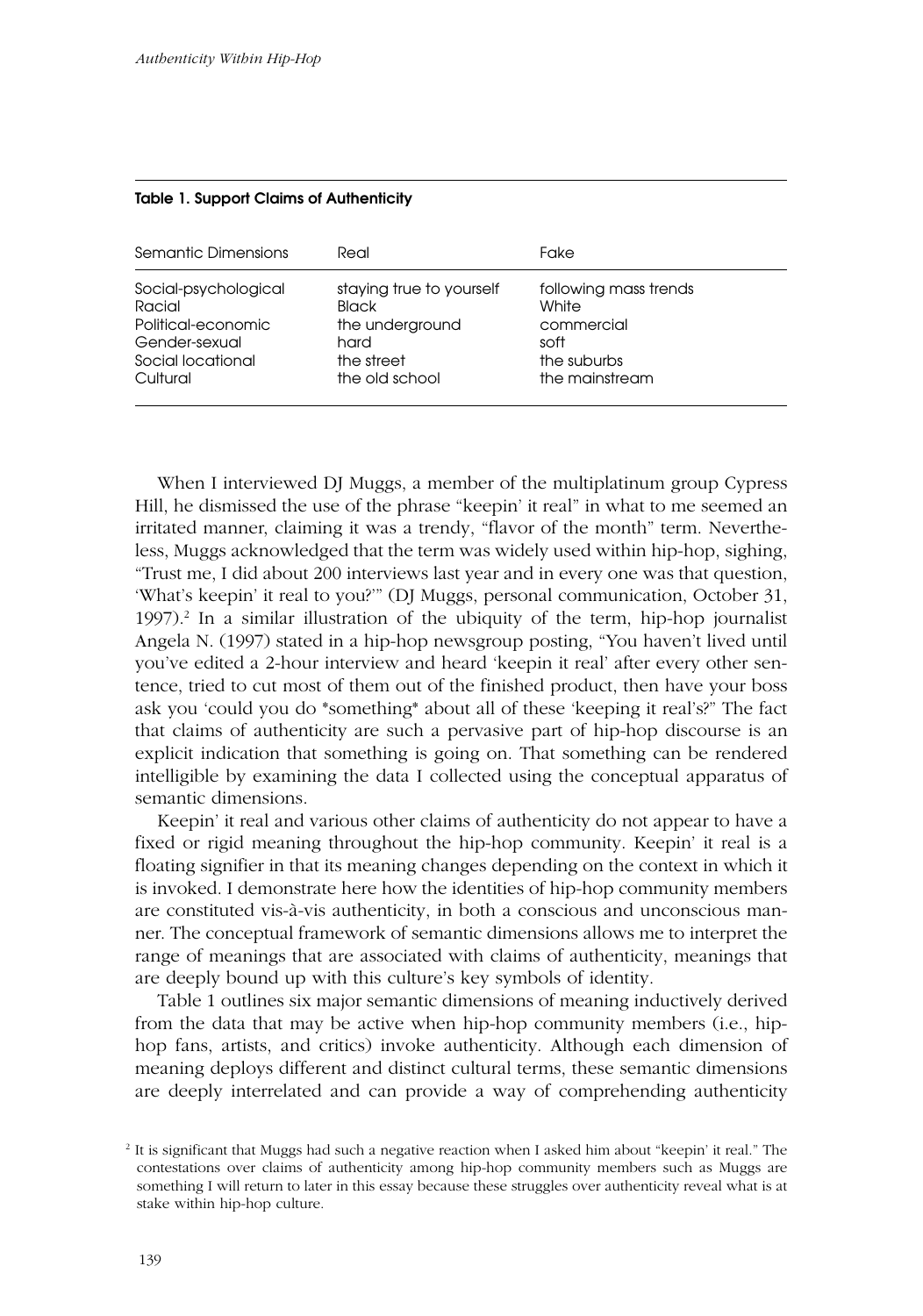claims as rich, meaningful discourse that draws upon important cultural symbols. The six semantic dimensions are labeled social-psychological, racial, politicaleconomic, gender-sexual, social-locational, and cultural. Within each dimension, I have identified two exemplars of oppositionally defined symbols drawn from the speakers' language.

*Social-Psychological Dimension (Staying True to Yourself vs. Following Mass Trends)* The discourse placed within the social-psychological dimension highlights the valorization of individualism and the demonization of conformity in the discourse of hip-hop community members. For many, keepin' it real refers to—employing a phrase that is often used—staying true to yourself. Moreover, by "representing who you are in actuality to the best of your ability," as hip-hop newsgroup user Christina Hsu (1997) stated, one is not conforming to the media-generated representations of youth-culture movements. In another example of staying true to yourself, Spice 1 told hip-hop magazine, *The Source,* "Basically, I'mma try to make my art the same thing as my life. In the past, my life was going where my art was going because I try to keep it as real as I can" (Burke, 1997, p. 71). Essentially, he was stating that he wants his music to be an accurate representation of his own life world. That, according to many people within the hip-hop community, is a fundamental component of portraying oneself as authentic.

Wu-Tang Clan member and multiplatinum solo artist, Method Man (personal communication, January 30, 1998), told me, "Basically, I make music that represents me. Who I am. I'm not gonna calculate my music to entertain the masses. I gotta keep it real for me." MC Eiht is a self-identified "underground" hip-hop artist, although, like Method Man, he records for a major record label, and his recordings have gone platinum. Eiht (personal communication, November 20, 1997) told me, "Basically, my format doesn't change. If I sell 2–3 million records on this record it's because of me. It's not because of an image change or because of the record company." Individualism is a key component of the discourse that surrounds claims of authenticity that, within the social-psychological dimension, is played against the negative symbols of "the masses" or "mass trends" and aligned with "staying true to yourself " and "representing who you are."

I believe that one reason DJ Muggs had such a seemingly negative reaction when I brought up the term keepin' it real was because his group, Cypress Hill, had been criticized for selling a large number of records to White suburban kids. When I asked him if he associated this type of criticism with the term keepin' it real, DJ Muggs (personal communication, October 31, 1997) said, "Yeah. Keepin' it real. I hate that fuckin', um, yeah. *I just try to be who I am.* People be too worried about how many records I sold and that I was on fuckin' MTV [emphasis added]."

#### *Racial Dimension (Black vs. White)*

To its core community members, hip-hop remains strongly tied to Black cultural expression. For instance, one person stated in a hip-hop newsgroup, "White boys shouldn't rap because rap is black!" (Black36865, 1997). Robert Mashlin (1997) wrote to the White readers of a hip-hop newsgroup, " $F@#$ \$ all this sh $@#$  that's happenin' to hip-hop. It's cuz all these crab-ass peckerwood execs and all these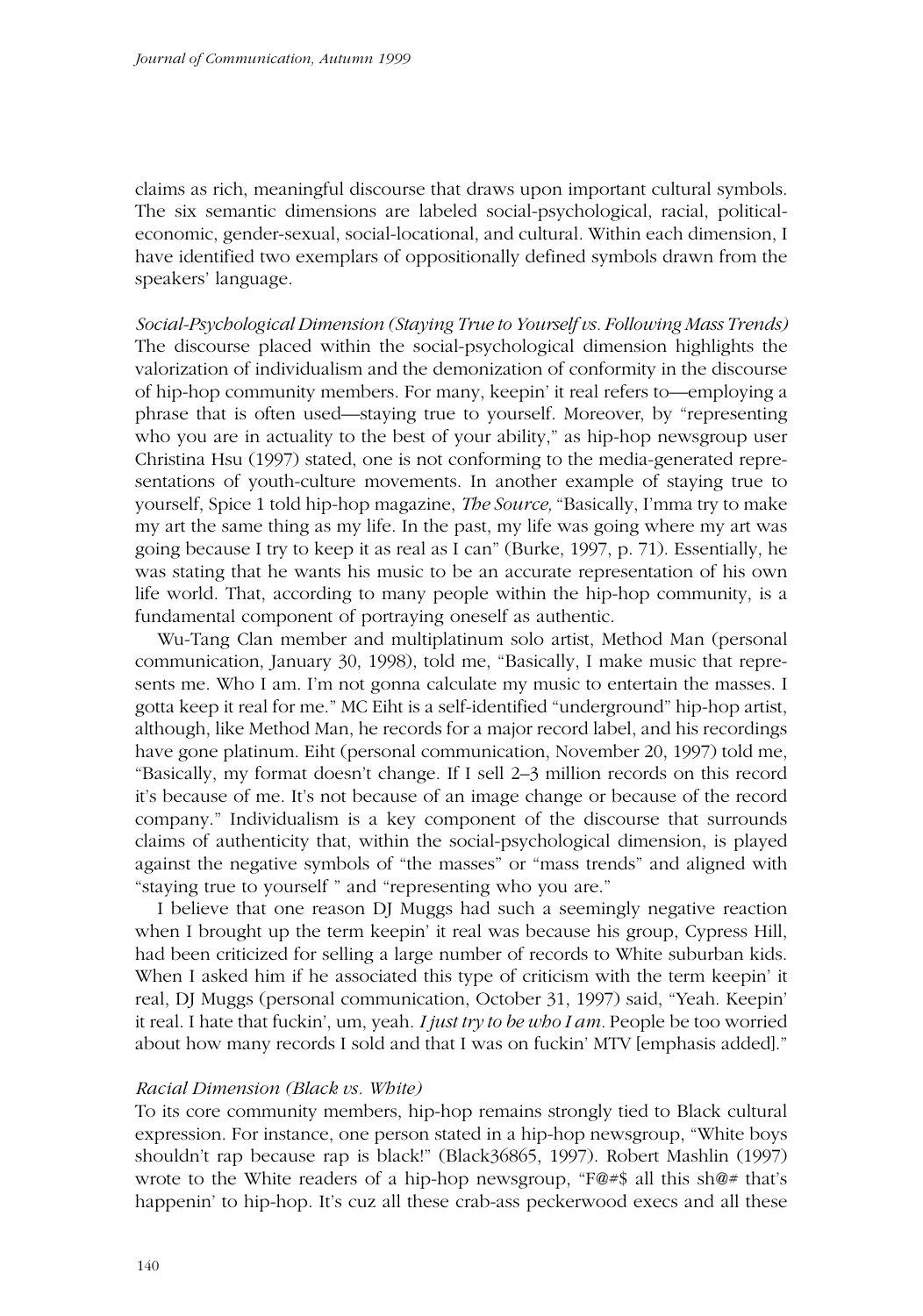other mainstream, bullsh#@ views are gettin into hip-hop—man, F@#\$ that! This music wasn't made fo ya'll—stay da F@\$# away from it—listen to house of pain, snow and vanilla" (Mashlin, 1997). House of Pain, Snow, and Vanilla Ice were three successful White artists during the early 1990s who appropriated hip-hop musical styles, and the three were used as symbols of identity to represent an inauthentic whiteness.

It should be noted that explicit anti-White sentiments are rarely made in hiphop. Instead, pro-Black statements are more typical. For instance, the lyrics of Common's (1994) song, "In My Own World," include: "I love Black thighs, you sisters better realize/The real hair and real eyes get real guys." Here, authenticity is clearly identified with having Black traits (i.e., "real hair and real eyes"), and the "real guys" Common talks about are implicitly Black like him. Ice Cube has occasionally said that, when he speaks, he is not talking to White America. During an interview, Ice Cube explained this statement by saying that he has no problem with White people, but his messages are directed toward a Black audience (hooks, 1994). By disassociating oneself from "blackness," a hip-hop artist opens himself or herself to charges of selling out.

# *Political-Economic Dimension (Underground vs. Commercial)*

There are many different methods of selling out. One significant way falls within the political-economic dimension, which addresses the topic of commercial success versus underground or street credibility. One significant kind of sell-out is going "commercial," that is, the distancing of an artist's music and persona from an independently owned network of distribution (the underground) and repositioning oneself within a music business culture dominated by the big five multinational corporations that control the U.S. music industry. There are other distinctions, such as the radio and MTV (which represent the commercial) versus 12-inch singles and hip-hop clubs (which represent the underground). The latter, 12-inch singles and hip-hop clubs, are media that can be used to disseminate hip-hop music locally by avoiding mainstream mass media channels such as the radio and MTV. In an interview with the Hieroglyphics in *Urb*, group member Casual said a previous group he was in was "never about making hits." Casual continued, "We were about making real underground hip-hop" (Tai, 1997, p. 58). Another hiphop newsgroup writer drew an overt link between authenticity and independence when he stated, "Newsgroups aren't corporate owned, thus, it's 'keepin' it real'" (Carlton, 1997).

Popular award shows are another mainstream genre that is despised by hiphop community members. For instance, Tupac (1994) raps in his song, "I Don't Give a Fuck," "The Grammy's and the American Music shows pimp us like hoes/ They got dough but they hate us though/You better keep your mind on the real shit/And fuck trying to get with these crooked ass hypocrites."

Being "true" is another common word used in authenticity claims. The following excerpt from the letters to the editor section of the hip-hop magazine, *The Source,* is an example of this. In one letter, Cronic Jhonez (1997) is angry that *The Source* did a cover story on the commercially successful hip-hop artist Puff Daddy. Chronic Jhonez (1997) wrote, "I can't believe [Puff Daddy] said he loved Hammer.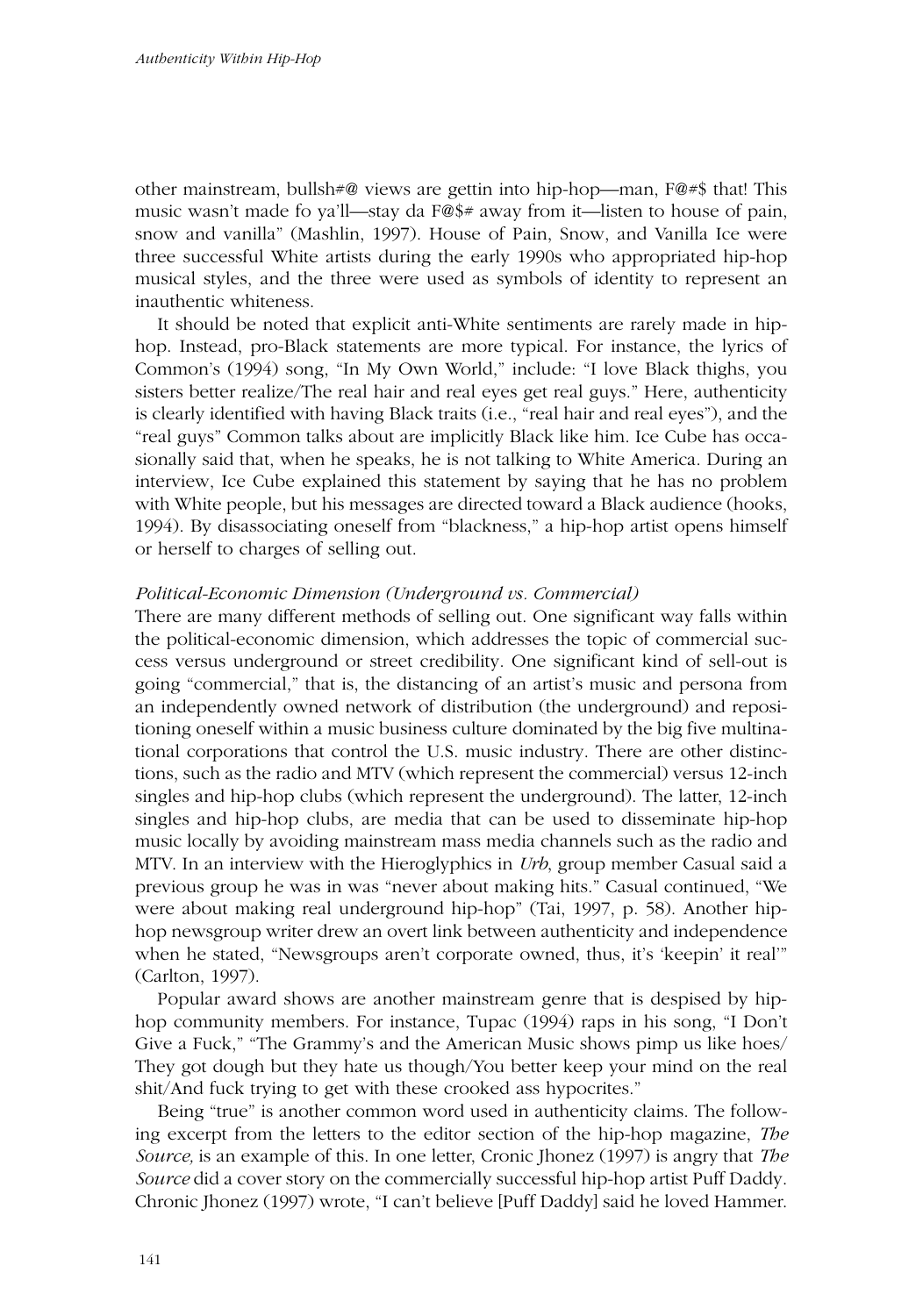. . . What true hip-hop fan had any love for Hammer? I guess he should love Hammer, he paved Puffy's way for exploiting hip-hop" (p. 18). My corpus of authenticity discourse is loaded with broadsides against mainstream or commercialized artists whose music is played on television or the radio—those who make "hits." Real, underground hip-hop is defined in opposition to these symbols of identity that represent inauthenticity.

### *Gender-Sexual Dimension (Hard vs. Soft)*

Selling out is also associated with being soft, as opposed to hard. Within the context of hip-hop, these oppositional terms are very clearly gender-specific, with soft representing feminine attributes and hard representing masculine attributes. This type of discourse, which falls within the gender-sexual dimension, directly comments on either one's gender or sexual orientation. An artist who has been repeatedly criticized for selling out is LL Cool J because he has made many love songs that attracted a large female audience, he sells millions of records, and he has incorporated pop styles into his hip-hop music. In the opinion of a hip-hop newsgroup writer, LL Cool J's "soft ass song sucks big time. How 'bout keeping it real?!?" (Driss, 1997). In Canibus's (1997) song, "2nd Round Knockout," he disrespected LL Cool J by claiming, "99% of your fans wear high heels." The group 40 Thevz (1997) began their song, "Mad Doggin" by saying, "I got my real niggaz in the house/Some real motherfuckin' men."

Within hip-hop, being a real man doesn't merely entail having the proper sex organ; it means acting in a masculine manner. Many hip-hop community members have observed that, for various reasons, hip-hop is a male-dominated arena, and it can be overtly homophobic, as a couple writers for *The Source* openly acknowledged (Byers, 1997; Hardy, 1997). To claim one is a real man, one is defining himself not just in terms of gender, but also sexuality, that is, not being a "pussy" or a "faggot." For instance, Tupac (1994) raps in "Heartz of Men," "Now me and Quik gonna show you niggas what it's like on this side/The real side/Now, on this ride there's gonna be some real motherfuckers/and there's gonna be some pussies." In Tupac's lyrics, the Canibus song, and the hip-hop newsgroup writer Driss (1997), there is a clear demarcation between masculinity and femininity, as well as between heterosexuality and homosexuality. Tupac explicitly contrasts being real against those who are "pussies," that is, those whom he labels as feminine.

#### *Social-Locational Dimension (the Street vs. the Suburbs)*

Social location refers to the community with which a hip-hop artist and fan identifies himself or herself. Often artists and fans play with the symbols associated with White-dominated U.S. suburbia. They contrast them with a very specific and idealized community that is located in African American-dominated inner cities, a social location that is often referred to within hip-hop as "the street." For many, keepin' it real means not disassociating oneself from the community from which one came—the street. Moreover, it means emphasizing one's ties to the community (which partially explains why so many hip-hop artists mention the name of their neighborhood in their songs). A hip-hop newsgroup posting stated that hiphop artist Master P is "keepin' it real and not forgetting where he's coming from"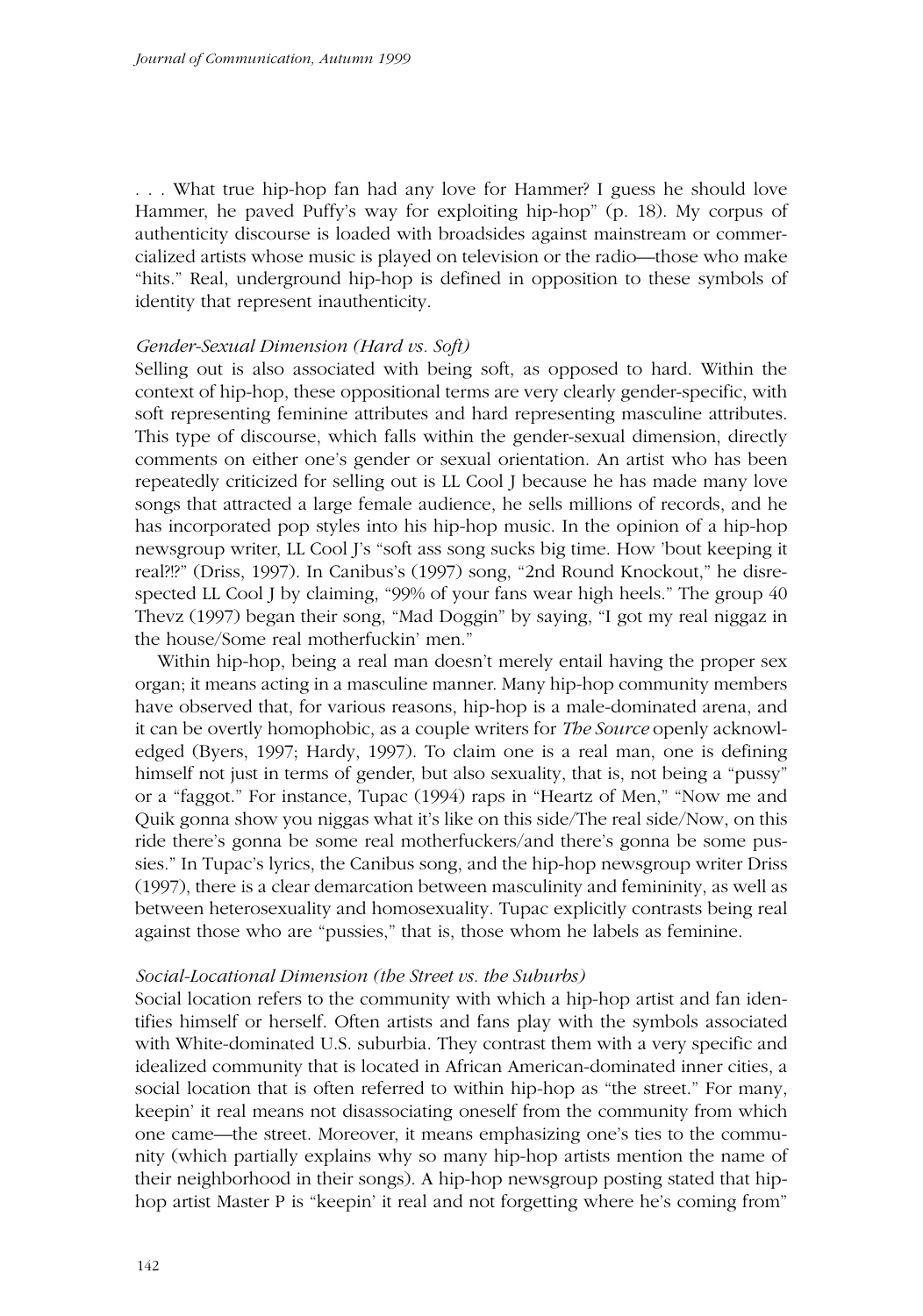(BTP300, 1997). Rass Kass (personal communication, December 11, 1997) told me, "For me, the most important thing is the street. That's what I make my shit for and to do anything else would be fake." The Wu-Tang Clan, another newsgroup member asserted, "keep it real just like in da streets" (QueenB2986, 1997). The Black Moon (1993) song, "Shit Iz Real," contains multiple invocations of authenticity. In this song, the MCs (i.e., rappers) rail against those "who fake real," that is, feign authenticity when they do not have the right to make that claim. The group claims that "Bucktown," where they come from, "is real."

If hip-hop artists are perceived as distancing themselves from their roots, they are considered a sell-out. Consequently, many successful artists are defensive when the sell-out charge is leveled against them. The charge is tightly wrapped up in claims of authenticity. This partially explains why DJ Muggs became so agitated when I brought up the phrase keepin' it real. In the song, "H.I.P.H.O.P.," KRS-ONE (1997) raps, "Dead, two in the head before some A&R can tell me/I must give up the street so that the record company can sell me." Here, KRS-ONE is saying, essentially, that he wouldn't be caught dead allowing a record label employee telling him to disassociate himself from the urban, largely African American communities that KRS-ONE identifies with so that a company can sell his music.

In the song,, "I Ain't Mad at Cha," Tupac (1996) answered charges that his change in social location diluted his authenticity. "So many questions, and they ask me if I'm still down/I moved up out of the ghetto, so I ain't real now?" (Tupac, 1996). In these lyrics, there is a direct link that Tupac drew between moving away from his community and being real (though, in his case, he denied it is true).

Hip-hop artists are often considered sellouts when they distance themselves from their community and sell records primarily to suburban kids, or "teenie boppers [sic]," as one hip-hop newsgroup writer called them (Wright, 1997). "I don't make music for the teeny-boppers [sic]/the coppers, and proper bourge[oisie]," Del the Funky Homosapien (1997) raps in "Help Me Out." In this song, Del aligns himself against the inauthentic, bourgeois teenyboppers who purchase hip-hop music in the suburbs and, in the next verse, he positions himself within the authentic underground. In the discourse that falls within the semantic dimension of social location, claims of authenticity are often negatively defined against the symbols of identity that represent suburbia. Further, authenticity is positively defined by affiliating oneself with the street.

#### *Cultural Dimension (the Old School vs. the Mainstream)*

The cultural dimension encompasses the discourse that addresses hip-hop's status as a culture that has deep and resonating traditions, rather than as a commodity. Often this discourse revolves around discussions of what is pure and polluted culture or, respectively, authentic and inauthentic culture. Busta Rhymes (1996) stated in *The Coming* that hip-hop is "a way to live/It's a culture." The discourse of hip-hop fans, critics, and artists contains multiple references to the early days of hip-hop culture—what is commonly referred to as "the old school" or, occasionally, "back in the day." Back in the day is a somewhat romantic reference to a time before hip-hop music became popular. The old school refers to a more close-knit community of break dancers, DJs, MCs, and graffiti artists who helped nurture and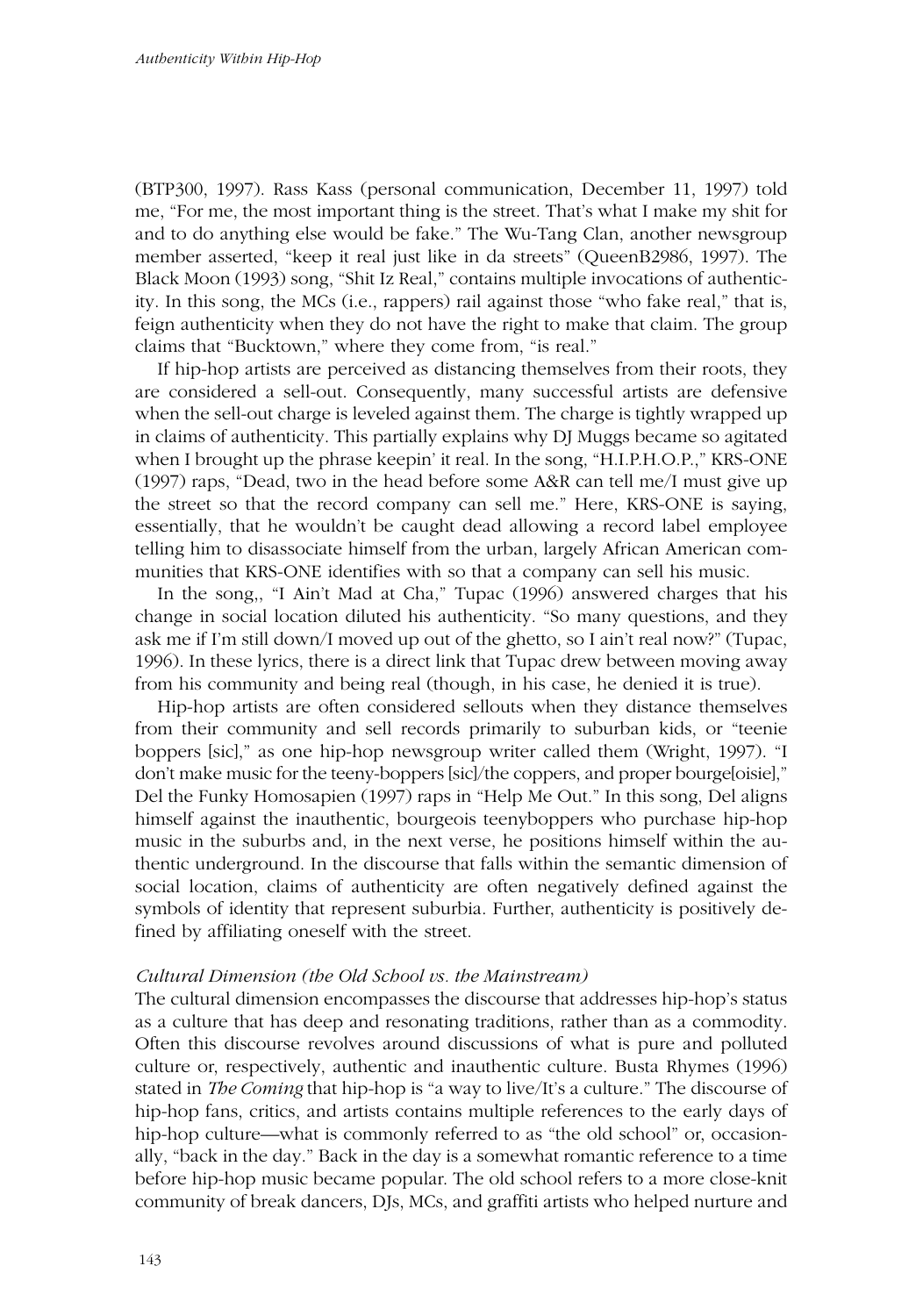develop hip-hop as a culture, and who were not necessarily concerned with making money.

Mixmaster Mike, of the Beastie Boys and the Invisibl Skratch Piklz, told me that people do not have the right to make claims about what is real hip-hop "unless they were brought up into hip-hop like way back in the day. If they know their history between watching *Wild Style* and all that then they'll know what real hiphop is. . . . If they just base it upon hip-hop today, what's being played on the radio, then they won't know what real hip-hop is" (Mixmaster Mike, personal communication, November 10, 1997). Invisibl Skratch Piklz member Q-bert made a similar reference to "back in the day," when he blamed the decline of the "experimentalism" that was associated with the old school on commercialism during an interview with me (Q-Bert, personal communication, November 14, 1997). Guru, of the hip-hop group Gang Starr, similarly told me that "you've got to understand hip-hop's past and understand it as a cultural tradition rather than treat it as merely a product. And you have a lot of that happening nowadays, treating hip-hop as a product" (Guru, personal communication, December 1, 1997). On a hip-hop newsgroup post, someone voiced a similar concern: "Young people nowadays think that the REAL hip-hop is what they hear in the radios or what they see on MTV. What they don't know is that it is a culture" (DJ Brian G, 1997). Another newsgroup writer asked, "Who in rap is sticking closest to the roots of hip-hop???" (DJ AMF, 1997). In a discussion about the old school, a newsgroup writer stated that "we just want to keep it real, like it was in the dopest hip-hop movies of back in the day . . . i.e., *Wild Style* " (NeonEPee, 1997).

For one to be able to make a claim of authenticity, one has to know the culture from which hip-hop comes. Thus, by identifying the old school and back in the day as a period when a pure hip-hop culture existed, hip-hop community members invoke an authentic past that stabilizes the present.

*Contesting the notion of authenticity within hip-hop culture.* Invocations of authenticity are not used by all members of the hip-hop community. Further, the use of keepin' it real and other such authenticity claims are openly contested by some. By looking at who contests or resists the use of authenticity claims, we can get a better understanding of what is at stake in hip-hop culture. DJ Muggs hates the phrase, keepin' it real, at least partially because his multiplatinum group, Cypress Hill, has been criticized for selling out by becoming popular with a largely White suburban audience. Another person accused of selling out is Will Smith, known earlier in his career as "The Fresh Prince." Smith began as a popular rapper. He then became a well-known actor-comedian with his own television show who, by 1997, had become a bonafide movie star (Rodriguez, 1997). He has been lambasted by hip-hop community members because of his success among White audiences, and is, according to one letter writer in *The Source*, a "fake MC" (Zinc-NE, 1997, p. 18).

In 1997, Smith released *Big Willie Style*, his first album since becoming a movie star. It was obvious Smith was conscious of the criticisms that have been leveled against him, because *Big Willie Style* contained satirical skits that involved a fictional reporter named Keith B. Real (from the fictional magazine, *Keepin' It Real*) who follows Smith around, asking him accusatory questions and calling him a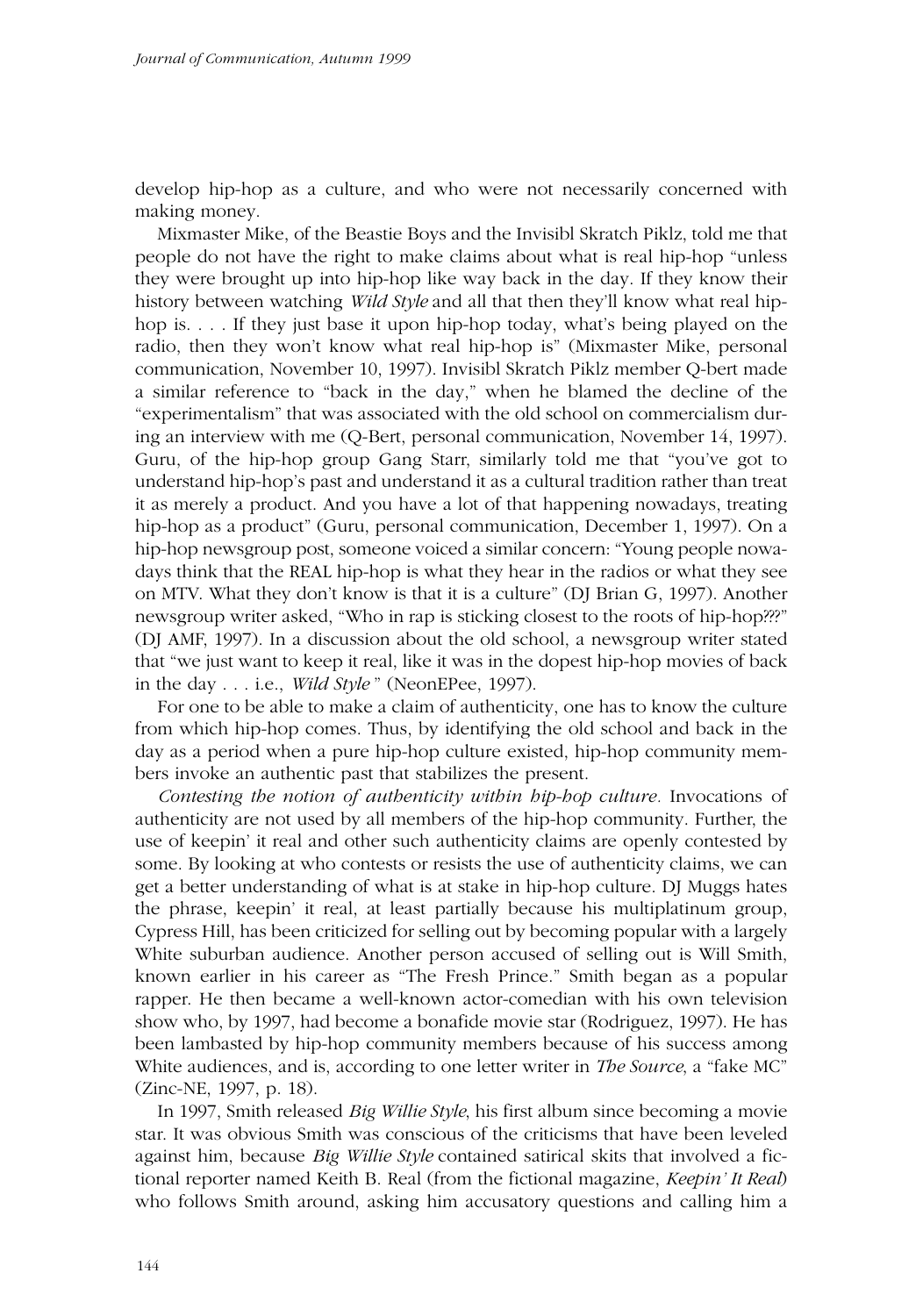"big-time bourge[oisie] Hollywood sell out." In *Big Willie Style*, Keith B. Real is made to sound like a fool because he asks silly questions that are parodies of types of authenticity claims made within the hip-hop community. In other words, the skits on Smith's album are used to undermine the value of making authenticity claims within hip-hop.

Similarly, a self-identified Black, middle-class, hip-hop newsgroup writer pointed out that many artists are dismissed by people in the hip-hop community because "they're not 'street' enough" (Maverick, 1997). This writer continued, "Why is everyone always defining what elements of culture, particularly Black Culture, are? It seems that we all subconsciously subscribe to the 'keep it real' mentality some things are Black enough, and others don't seem to measure up to some definition of Blackness" (Maverick, 1997). Those who question or resist the use of authenticity claims tend to be located in opposition to what is deemed authentic by the most vocal hip-hop community members. They are characterized as mainstream, commercial, White suburbs.

# *Six Semantic Dimensions Summarized*

These six dimensions of meaning revolve around different, and relatively specific, cultural terms. However, they are also deeply intertwined. When the identity talk is organized within the six semantic dimensions inductively derived from the discourse studied, it can provide a way of understanding claims of authenticity as drawing upon this culture's most important symbols in ways that attempt to preserve its identity.

Using the native terms I selected to represent the contrastive symbols I identified, a more explicit definition of authenticity in hip-hop can be formed. Being authentic, or keepin' it real, means staying true to yourself (by identifying oneself as both hard and Black), representing the underground and the street, and remembering hip-hop's cultural legacy, which is the old school. To be inauthentic, or fake, means being soft, following mass trends by listening to commercial rap music, and identifying oneself with White, mainstream culture that is geographically located in the suburbs. During a discussion with me about "real" hip-hop, MC Eiht used many of the native terms used within the semantic dimensions I identified.

*Real, underground* hip-hop is *staying true to what you have always done* and not trying to go *mainstream* or *Top-40* or *Top-20* on *the radio* just to sell records or get your face on *MTV* or be on the Lollapalooza tour. I think being *underground* is just making records that the people on *the street* appeal to. Not to win an award on the *American Music Awards* or a *Grammy* or a *Billboard Music Award*. It's just a fact that you make the music that people on *the street* want to listen to. (Eiht, personal communication, November 20, 1997, emphasis added)

Now I will return to my questions surrounding the nature of authenticity claims I asked earlier in this article. Authenticity may be invoked (in everyday talk, song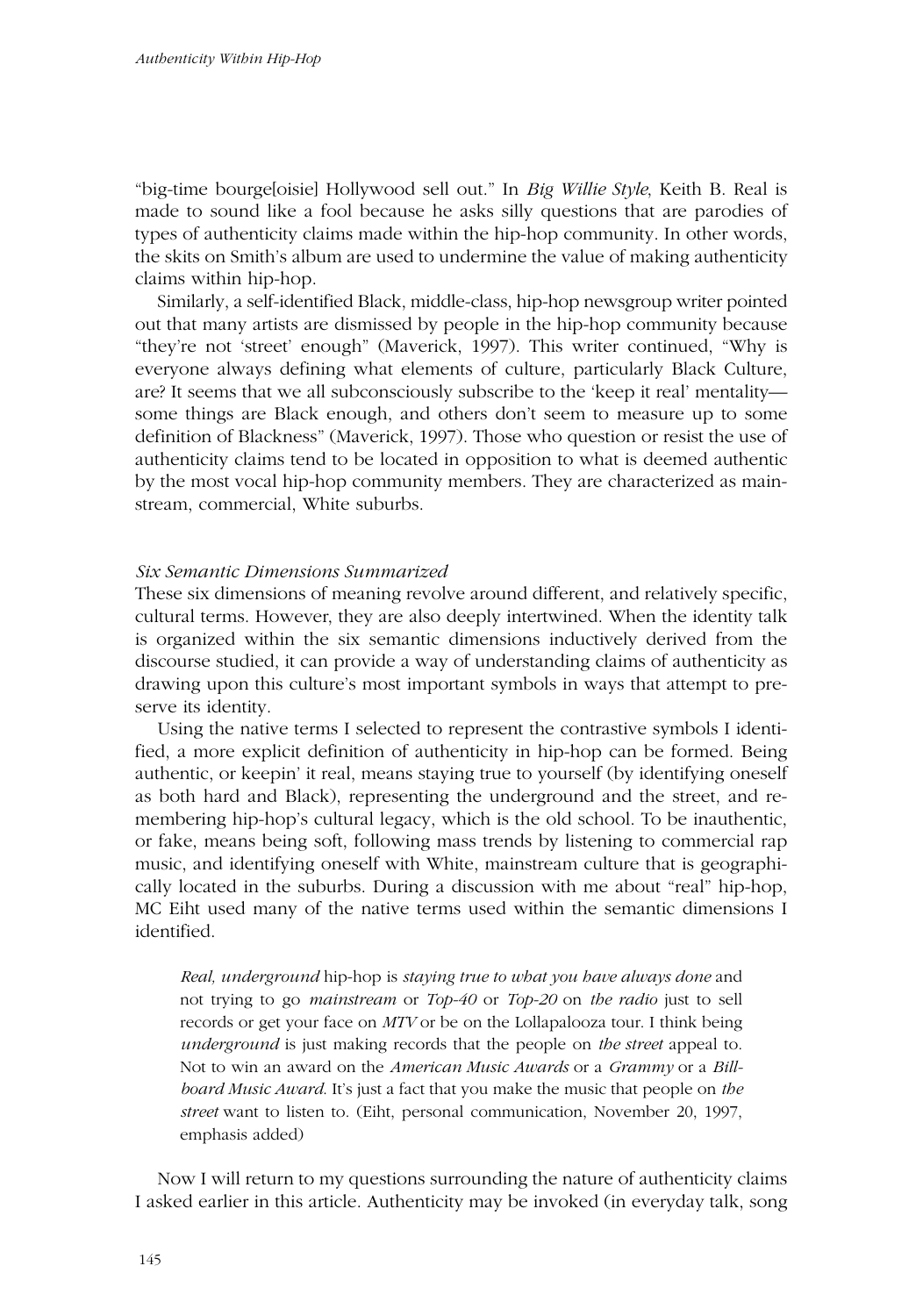lyrics, and during my interviews) consciously and strategically, or it may be incorporated in a seemingly random fashion. Regardless, this does not reduce keepin' it real to "just a saying." Even when authenticity is invoked without context, it works as a continuous reminder that hip-hop culture *is* threatened with assimilation. Just as varying styles of personal address are not always consciously used in conversations to solidify group identity formations, they function to do the same thing nonetheless (Carbaugh, 1996). By invoking authenticity, one implicitly or explicitly makes appeals that highlight the importance of particular conceptions of individualism, race, economic activity, gender and sexuality, politics of place, and cultural heritage. These are key symbols in hip-hop cultural discourse. As I discussed in the method section, these semantic dimensions emerged by looking at what key cultural symbols authenticity claims are played off.

Drawing from my discussions of Will Smith and DJ Muggs, invocations of authenticity are often contested by those whose identities are primarily constituted of elements that authenticity is defined against: suburban Blacks, White fans or artists, feminine women, artists who sold millions of records, and the like. The last question I asked—how do they resolve the contradiction of being both outside the mainstream U.S. and very much inside it?—provides an entry point into the last section, in which I more broadly discuss hip-hop as one of many cultures and subcultures threatened with assimilation.

#### **Hip-Hop Culture and Other Cultures Threatened With Assimilation**

The multiple invocations of authenticity made by hip-hop community members are a direct and conscious reaction to the threat of the assimilation and the colonization of this self-identified, resistive subculture. Authenticity claims are a way of establishing in-group/out-group distinctions. Therefore, by invoking authenticity, one is affirming that, even though hip-hop music was the top-selling music format in 1998, hip-hop culture's core remains pure and relatively untouched by mainstream U.S. culture. Hip-hop can balance large sales and mainstream success with a carefully constructed authentic self. By organizing the expressions used in hip-hop authenticity discourse into semantic dimensions, identity talk can be understood as structured, meaningful, and a way of comprehending central elements of hip-hop culture from a native's point of view. When hip-hop community members disparage inauthentic symbols of identity and valorize authentic symbols of identity, they implicate themselves in a larger cultural logic shared by other cultures and subcultures threatened with assimilation.

In a study of another self-consciously rebellious subculture that centers around zine-making, Duncombe (1997) observed that authenticity was invoked by community members to distinguish themselves from the mainstream culture that threatened to absorb them. Duncombe (1997) stated, "the authentic self that zinesters labor to assemble is often reliant upon the inauthentic culture from which they are trying to flee" (p. 42). That inauthentic culture included suburban life, conformity, and corporate capitalism. The British "rave" subcultures that Thornton (1996) studied used authenticity in a similar way. Thornton stated, "The social logic of subcul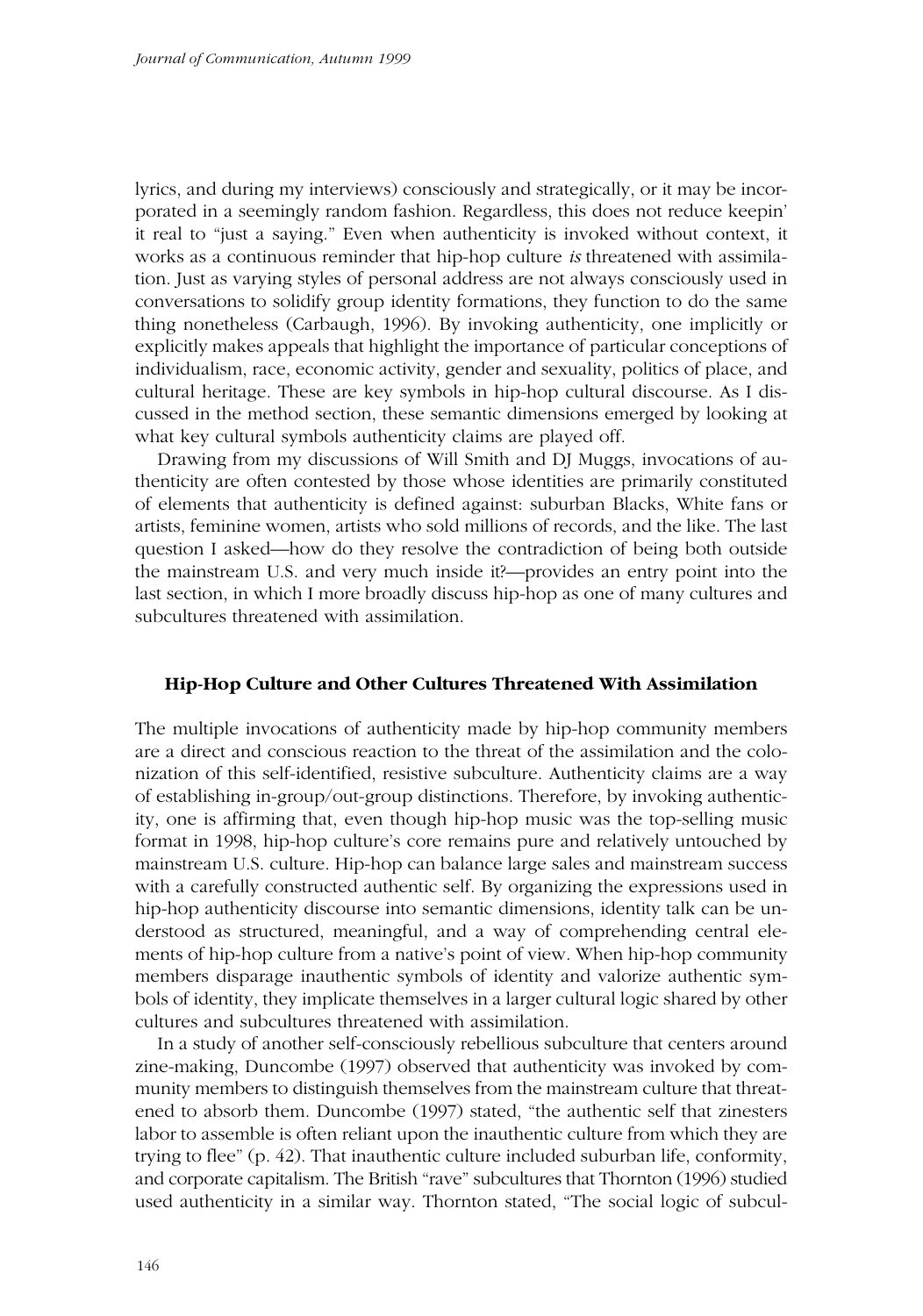tural capital reveals itself most clearly by what it dislikes and by what it emphatically isn't" (p. 105). A vast majority of rave community members, Thornton claimed, used the notion of authenticity to distinguish themselves against what they consider the "mainstream." Thornton demonstrated that participants in rave scenes defined themselves against an inauthentic, feminized, and classed-down mainstream. These are concepts that were used to police the scene's boundaries.

Country, like hip-hop, was transformed from a relatively unprofitable genre that arose from a subculture that was largely dismissed and derided by the mainstream to become a hugely profitable industry. In both cases, this change brought antagonism between those who had previously been inside and the outsiders who came into the musical genre once it became popular and profitable.

As is the case in this study of hip-hop, authenticity is invoked within country music as a referent to a past that is constructed to fit the needs of the present community. Constructions of authenticity center around, among other things, an acknowledgment of a rich cultural heritage, a close connection to its audience, and a genuine expression of one's inner feelings. Peterson (1997) argued that the construction of "authenticity is not random, but is renegotiated in a continual political struggle in which the goal of each contending interest is to naturalize a particular construction of authenticity" (p. 220). Authenticity claims and their contestations are a part of a highly charged dialogic conversation that struggles to renegotiate what it means to be a participant in a culture threatened with assimilation.

Quite a lot has been written on the commodification of rock music. Lull (1985) stated that the commodification of punk and new wave music caused its subcultural status to be "subtly removed" (p. 370). Lull (1987) found, in the punk community he studied, that authenticity was valued in the face of punk's commodification. Garofalo (1997) discussed how the counterculture became commodified through the major record labels' appropriation of 1960s antiestablishment rock. Ennis (1992) similarly wrote about corporate control and rock and roll more generally. Frith (1981) identified three components of an "ideology of rock," all of which implicitly centered around the concept of authenticity: First, a musician's career should evolve organically, not in a prefabricated way; second, rock is an expression of a subcultural identity; third, there must be a real connection between the musician and audience. The ideology of rock emerged during a time when rock was contradictorily both big business and at the epicenter of 1960s rebellion. This ideology further distinguished rock from, and legitimized it against, other forms of popular music.

In a study that focuses on hip-hop, the most obvious place to look for another culture threatened with assimilation is African American culture, more generally. Because hip-hop culture is firmly rooted in African American culture, it comes as no surprise that hip-hop's emphasis on authenticity is similarly emphasized by certain members of the African American community. hooks (1992) emphasized the fact that some of the separatism that occurred in African American communities was not necessarily a "knee-jerk essentialism" (p. 270), and the search for an authentic yet essentialized Black culture was a "concrete response to the fear of erasure" (p. 272). Similarly, Lubiano (1996) stated, "Against the constant distor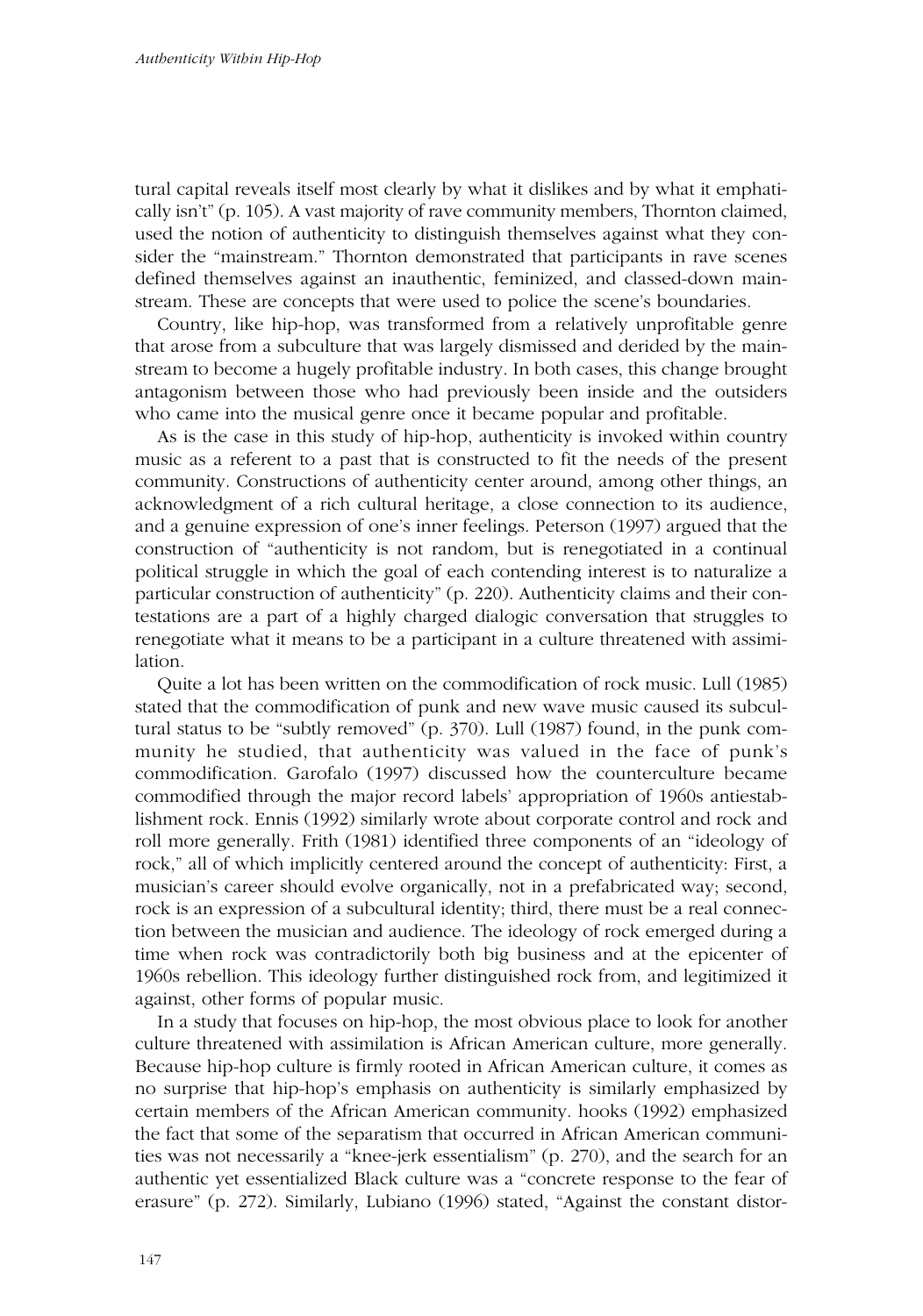tions of Euro-American ethnocentric dismissal and burial of the African American presence, we respond with an insistence on 'setting the record straight,' 'telling the truth,' 'saying it like it is'" (p. 183). Because these distortions have not ceased, Lubiano (1996) argued, there continues to be a preoccupation among African-Americans with how the dominant culture constructs African American-identified cultural forms.

# **Conclusion**

When faced with the very real threat of erasure via misrepresentation by outsiders like Vanilla Ice, major label executives, and out-of-touch advertising agencies, hip-hop community members attempt to protect their culture by distinguishing authentic and inauthentic expression. The sense that hip-hop culture faces the threat of being erased and transformed into something that is undesirable has led to an increasing number of authenticity claims throughout the 1990s, the period directly connected with hip-hop's commercial ascendancy. Semantic dimensions are used to demonstrate how authenticity claims and their meaningfully structured place within a play of discourse can highlight a culture's key symbols as they are employed to maintain a "pure" identity.

In the final section, I identified similar key cultural symbols that were discussed by Duncombe (1997), Thornton (1996), Peterson (1997), and Frith (1981). These symbols include identifying oneself against suburbia and corporate culture, and a connection to a community and rich cultural heritage. The specific semantic dimensions developed in this paper cannot be generalized beyond hip-hop. However, the method used to derive this information can be used to study other cultures and subcultures threatened with erasure, assimilation, or both, to understand how these cultures similarly employ authenticity to maintain their identity.

#### **References**

Angela N. (1997, November 3). Re: Hey, Hip-Hop, Some Advice [Online]. Available Usenet: rec.music.hiphop.

Black Moon. (1993). Slave. On *Enta da stage* [CD]. New York: Nervous Records.

- Black36865. (1997, November 1). Re: White boyz DO belong in rap [Online]. Available Usenet: rec.music.hip-hop (1997, November 5)
- BTP300. (1997, October 20). Re: Master P is wack!!! [Online]. Available Usenet: rec.music.hip-hop (1997, November 6)
- Burke, M. (1997, September). Spice 1: Evolution of a g. *The Source*, p. 71.

Busta Rhymes. (1996). The coming. On *The coming* [CD]. New York: Elektra.

Byers, R. K. (1997, December). Other side of the game: A b-boy adventure into hip-hop's gay underground. *The Source*, pp. 106–110.

Canibus. (1998). 2nd round knockout. On *can-I-bus* [CD]. New York: Universal.

Carbaugh, D. (1988). Comment on "culture" in communication inquiry. *Communication Reports 1*(1), 38–41.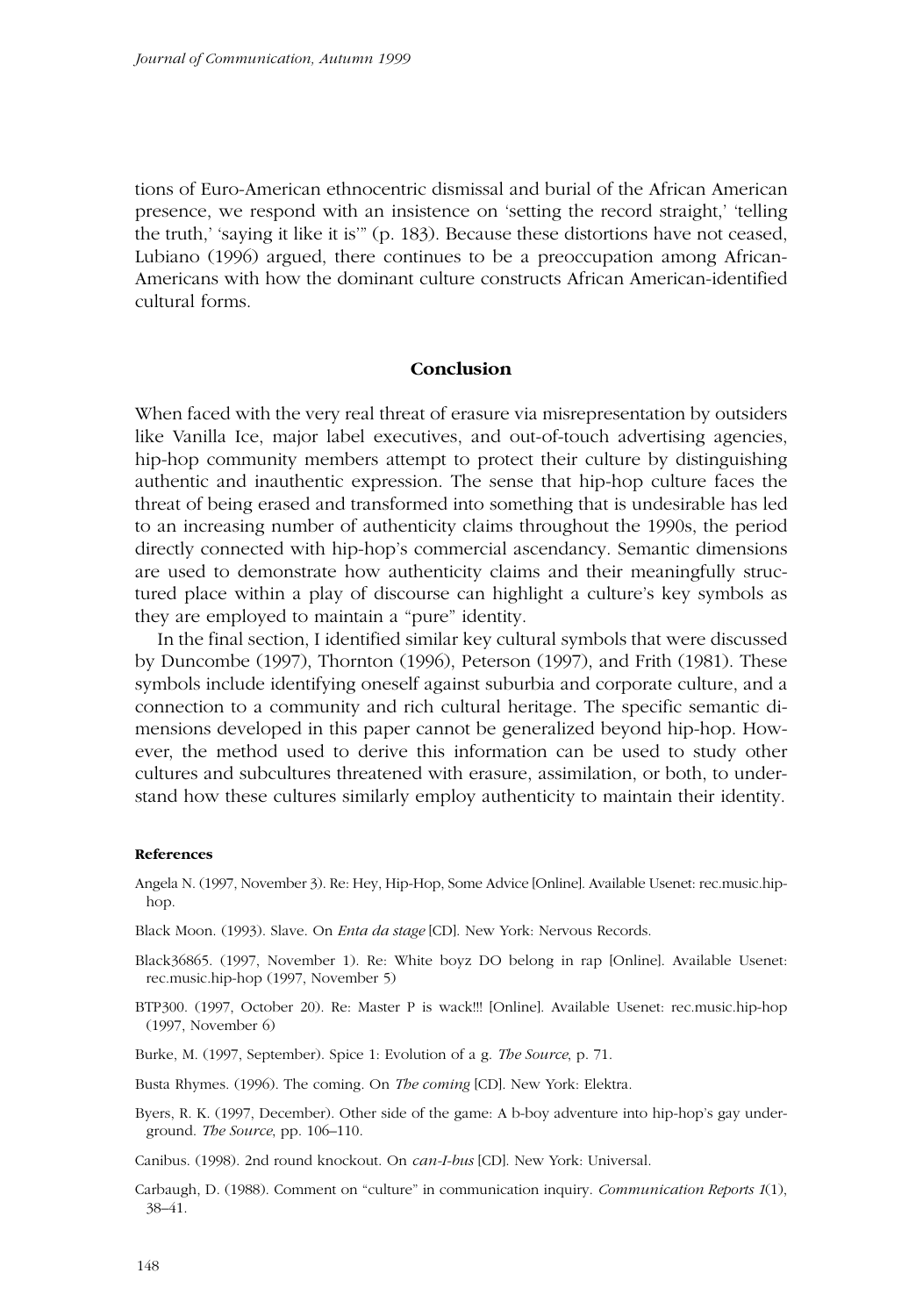Carbaugh, D. (1989). *Talking American: Cultural discourses on Donahue.* Norwood, NJ: Ablex.

- Carbaugh, D. (1996). S*ituating selves: The communication of social identities in American scenes.* Albany: State University of New York Press.
- Carlton, A. (1997, October 2). Re: Hip-hop books [Online]. Available Usenet: rec.music.hip-hop (1997, November 5)
- Common. (1994). In my own world. On *Resurrection* [CD]. New York: Relativity.
- Cronic Jhonez. (1997, November). Letter to the editor. *The Source, 97*, p. 18.
- Del the Funky Homosapien. (1997). Help me out. On *Beats & lyrics* [CD]. New York: Industry.
- DJ AMF. (1997, October 27). Truest in HIP-HOP [Online]. Available Usenet: rec.music.hip-hop (1997, November 6)
- DJ Brian G. (1997, October 12). The "REAL" Hip-hop—IMPORTANT MESSAGE [Online] Available Usenet: rec.music.hip-hop (1997, November 6)
- Driss. (1997, October 6). Re: Who is the da most skilled lyricist in hip hop [Online]. Available Usenet: rec.music.hip-hop (1997, November 6)
- Duncombe, S. (1997). *Notes from the underground: Zines and the politics of alternative culture.* New York: Verso.
- Ennis, P. H. (1992). *The emergence of rocknroll in American popular music.* Hanover, NH: Wesleyan University Press.
- Farley, J. (1999, February 8). Hip-hop nation. *Time,* pp. 54–64.
- 40 Thevz. (1997). Mad doggin. On *Honor amongst thevz* [CD]. New York: Mercury.
- Frith, S. (1981). *Sound effects: Youth, leisure and the politics of rock 'n' roll*. New York: Pantheon.
- Garofalo, R. (1997). *Rockin' out: Popular music in the USA*. Boston: Allyn & Bacon.
- Hager, S. (1984). *Hip-Hop: The illustrated history of break dancing, rap music, andgraffiti*. New York: St. Martin's Press.
- Hardy, J. E. (1997, December). Boys will b-boys: An open letter to all my homie-sexuals in hip-hop. *The Source*, p. 109.
- hooks, b. (1992). Discussion. In G. Dent (Ed.), *Black popular culture: A project by Michele Wallace* (pp. 264–275). Seattle: Bay Press.
- hooks, b. (1994). *Outlaw culture: Resisting representations*. New York: Routledge.
- Hsu, C. (1997, November 5). Re: What does keep it real mean? [Online]. Available Usenet: rec.music.hiphop (1997, November 5)
- Katriel, T., & Philipsen, G. (1981). "What we need is communication": "Communication" as a cultural category in some American speech. *Communication Monographs, 48*, 301–317.

KRS-ONE. (1997). H.I.P.H.O.P. On *I got next* [CD]. New York: Jive.

- Lubiano, W. (1996). But compared to what?: Reading realism, representation, and essentialism in *school daze*, *do the right thing*, and the Spike Lee discourse. In M. Blount & G. P. Cunningham (Eds.), *Representing black men* (pp. 173–204). New York: Routledge.
- Lull, J. (1985). On the communicative properties of music. *Communication Research, 12*, 363–372.
- Lull, J. (1987). Thrashing in the pit: An ethnography of San Francisco punk subculture. In T. R. Lindlof (Ed.), *Natural audiences: Qualitative research of media uses and effects* (pp. 225–252). Norwood, NJ: Ablex.
- Mashlan, R. (1997, September 30). Re: I'm pissed, so hear me out: F@#% all white influence and all dis "new" hip-hop sh@#! [Online]. Available Usenet: rec.music.hip-hop (1997, November 6)